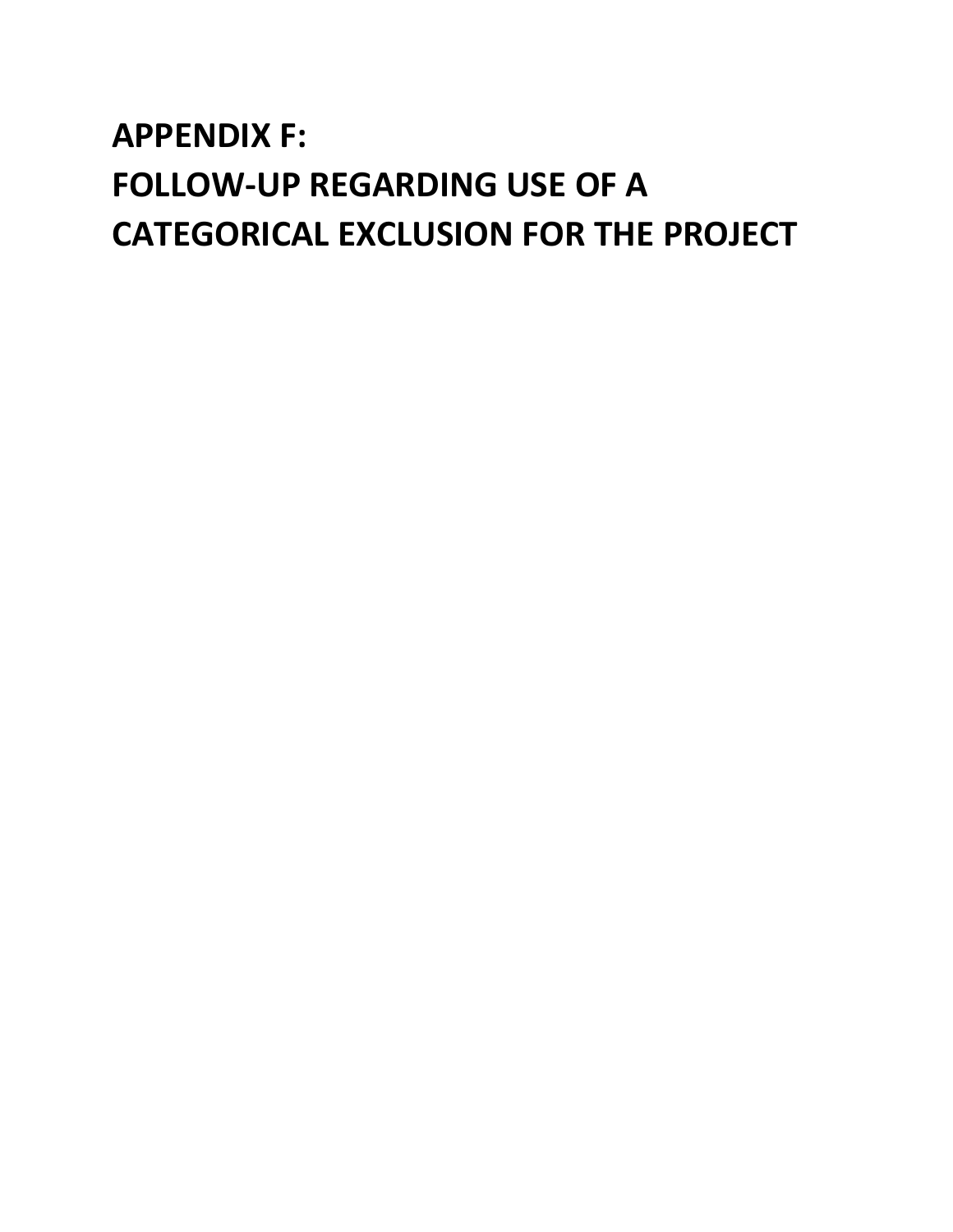# Introduction

This purpose of this Appendix is to provide a follow-up review of the Categorical Exclusion (CatEx) prepared and submitted by the Wyoming Department of Transportation (WYDOT) under provisions of the National Environmental Policy Act (NEPA) (1970, as amended) for the Pathway Project along WY22 (Path 22 East Phase), project number: WY11001 WY22/US89. A CatEx was issued by the Wyoming Department of Transportation on February 22, 2013 (WYDOT 2013). A review of the CatEx for the Path 22 Middle Phase 2 pathway project was part of the SETTLEMENT AGREEMENT (Hereafter, "Agreement") among the parties listed in the pre-recital section of the Agreement and effective on June 22, 2015. The specific reference for this follow-up is found in Section 1.b. of the Agreement.

It is important to note that the application of the NEPA for Path 22 Middle Phase 2 of the multi-use pathway segment would not be appropriate since there is no federal nexus or situation where the federal government would have discretionary authority regarding this segment. There is no federal funding for this project and as explained in the wetland section of the EA, the use of a Nationwide Wetland Permit (NWP) under that program is not discretionary as long as the conditions for a given NWP are met. Consequently, the review of the CatEx is provided as a good faith effort to comply with the terms of the Agreement.

## Background

The NEPA process involves the procedures followed by a Federal Agency in order to analyze the environmental impacts of a proposal and alternatives to that proposal. It serves as the Administrative Record for implementing the proposed project under the rules and regulations for NEPA within the federal department contemplating a project with a federal nexus. The NEPA process can be found in Section 102(2) (C) [42 U.S.C. 4332 (2) (C)]. NEPA involvement is required when a proposed project involves a Federal action, including funding, that has the potential to affect the human environment and includes discretionary decision space regarding whether and under what circumstance such a project can be implemented. In this particular case, the proposed pathway project was partially funded by the federal government and is also located within a Right-of-Way controlled by a federal agency (Federal Highway Administration (FHWA)).

According to Section 40 CFR 1508.4, a categorical exclusion "means a category of actions which do not individually or cumulatively have a significant effect on the human environment…and…for which, therefore, neither an environmental assessment (EA) nor an environmental impact statement (EIS) is required." Each federal agency and or department was directed by the Council on Environmental Quality as part of their responsibility to implement the NEPA to prepare and define a list of projects that could be considered for a CatEx action. A specific list of CatExs that normally do not require any NEPA documentation or FHWA approval is set forth in 23 CFR 771.117(c). Other projects, pursuant to 23 CFR 771.117(d), may also qualify as CATEXs if appropriately analyzed, documented, and approved by FHWA at the Division level. A CatEx involves the actions defined in 23 CFR 771,117 (c) above with the terms and conditions of a particular CatEx included and applied. In addition to those listed by an agency or department an agency can implement a project as a CatEx "based on past experience with similar actions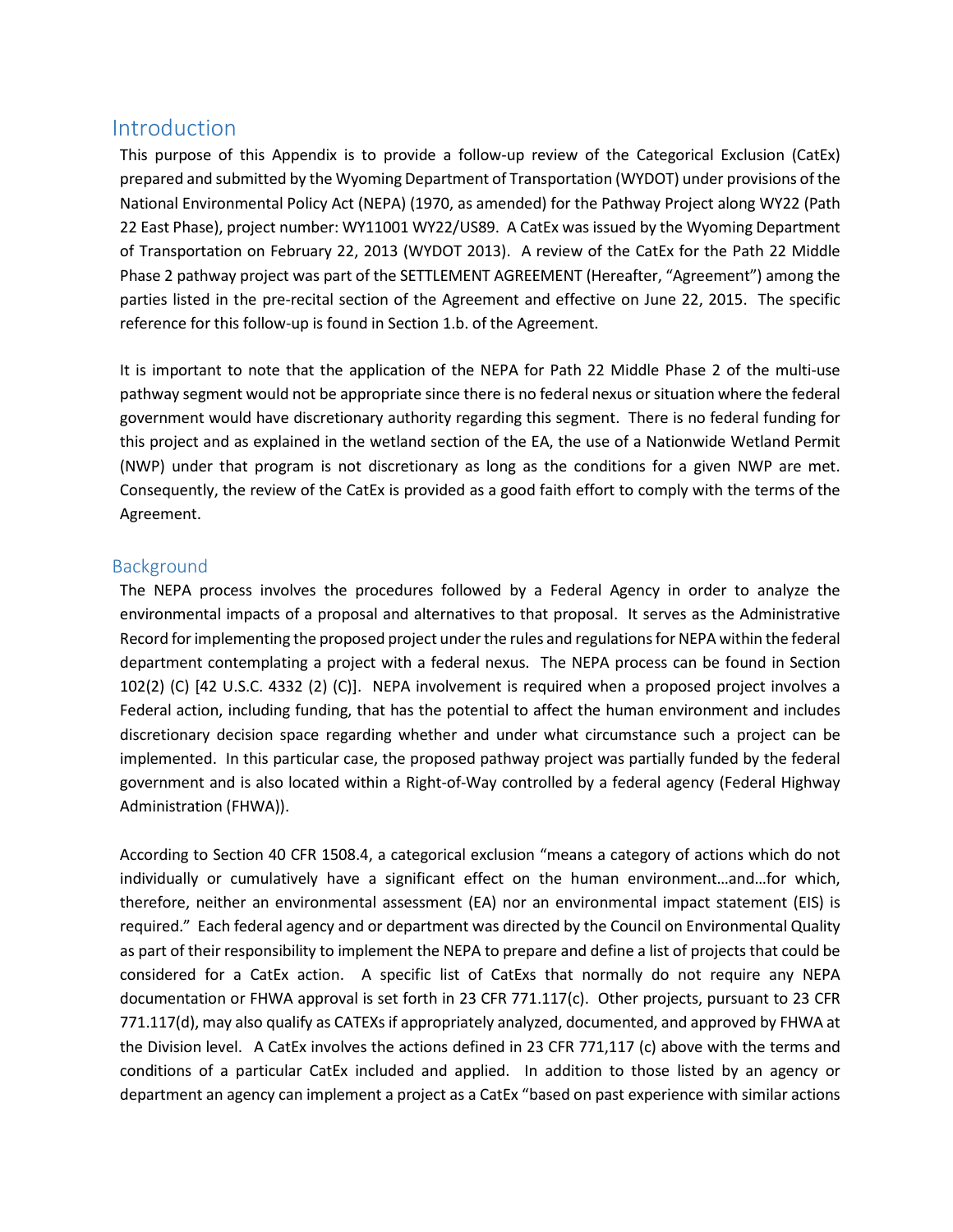that do not involve significant environmental impacts". CatEx projects by definition do not induce significant impacts to planned growth or land use for the area, do not require the relocation of significant numbers of people; do not have a significant impact on any natural, cultural, recreational, historic or other important resource; do not involve significant air, noise, or water quality impacts; do not have significant impacts on travel patterns; and do not otherwise, either individually or cumulatively, have any significant environmental impacts (23 CFR 771.117(a)). Significance in these cases must follow the definition as noted in the NEPA at 40 CFR 1508.27; viz. in order for an impact to have a potentially significant impact it must be analyzed in its current and proposed short-and long-term effects and found to adversely impact the whole of a given resource at a high intensity or severity. In the case of the proposed pathway the likely resources potentially affected include large mammals such as elk, deer, and moose; soil erosion and sedimentation concerns; and water resources including fisheries. It is important to note that in order for an effect to be recognized as "significant" or even potentially significant, it must impact population, habitats, or behavior on a large regional basis such as a herd unit or watershed. Actions which potentially impact an individual animal or a small group of animals such that a long-term affect or recurring shortterm affect is unlikely are generally not considered significant on a larger scale. Similarly, in order for an impact to be considered significant under NEPA, it must surpass certain identified impact thresholds, for instance, degrading a known archeological site under provisions of the National Historic Preservation Act, filling a large acreage of aquatic resources such as wetlands beyond certain thresholds established under provisions of the Clean Water Act, or affecting a species listed by the U.S. Fish and Wildlife Service under provisions of the Endangered Species Act.

Impacts, or effects, as defined in Sec. 1508.8 and in NEPA case law include:

*(a) Direct effects, which are caused by the action and occur at the same time and place.*

*(b) Indirect effects, which are caused by the action and are later in time or farther removed in distance, but are still reasonably foreseeable. Indirect effects may include growth inducing effects and other effects related to induced changes in the pattern of land use, population density or growth rate, and related effects on air and water and other natural systems, including ecosystems.*

*(c) Cumulative effects analyze the proposed project viewed in conjunction with other ongoing projects, recently completed projects, and projects reasonably anticipated that affect or may affect the same natural resources or disciplines as the proposed project. Cumulative impacts are addressed separately for the pathway project in Appendix C of this Environmental Analysis.*

As noted, the significance of any direct or indirect impact (short-term or long-term) listed above, is assessed by 1) context (analyzing impacts through the case-specific actions), and 2) level of intensity (severity of the impact).

There are three potential outcomes after assessing direct, indirect, and cumulative effects. These include:

*1.* Clearly *No: The proposed action is excluded from any further NEPA documentation*

*2.* Clearly *Yes: Proceeds to prepare an Environmental Impact Statement (EIS)*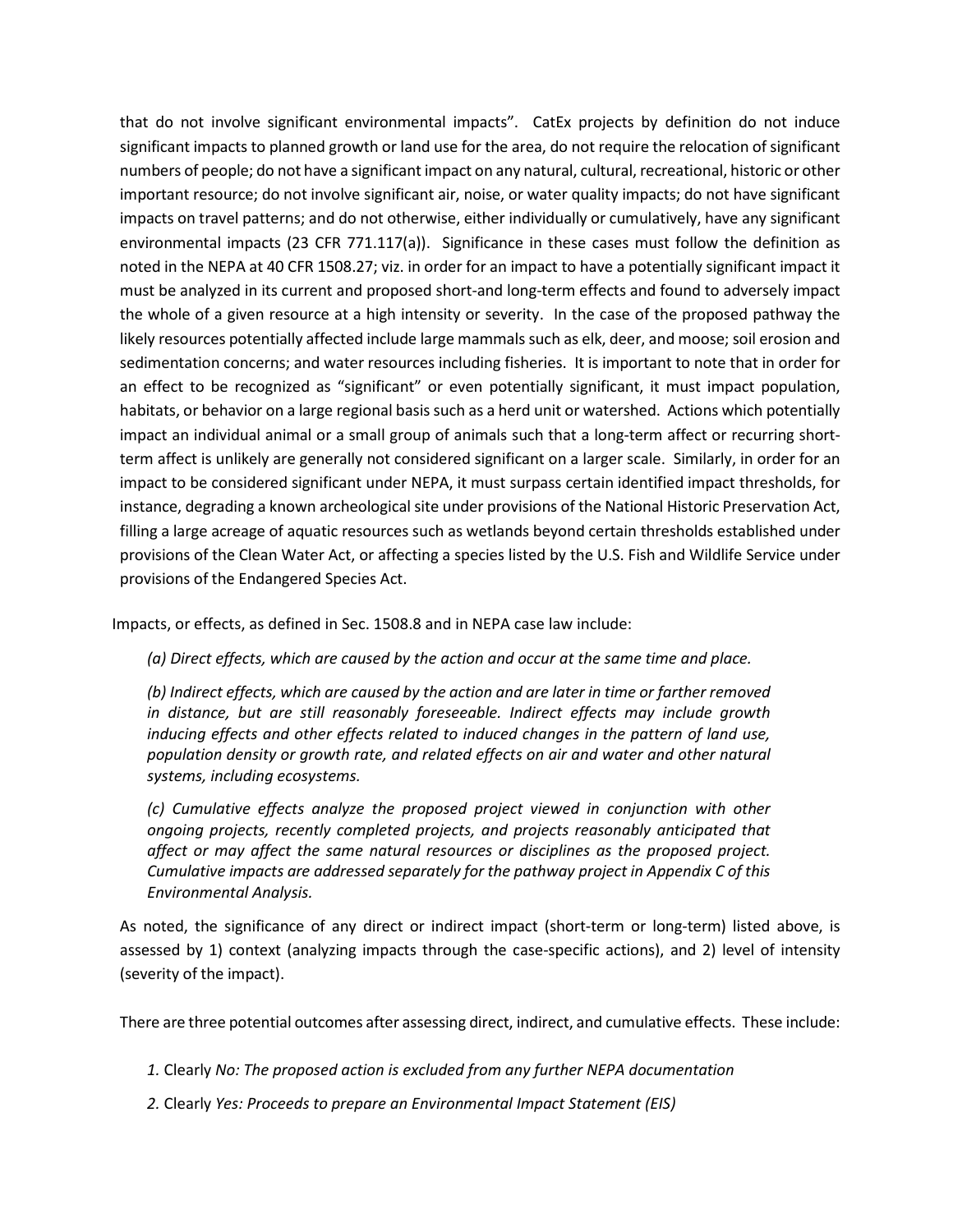## *3. Maybe: Proceeds to prepare an Environmental Assessment (EA) to determine whether the impacts could be significant, and possibly require an EIS.*

If any of the above effects are determined significant, either "clearly yes" or "maybe", a CatEx cannot usually be issued, and an EA and/or an EIS and will be necessary. However, if a potential impact can be reduced to a level of non-significance or totally eliminated then the project can be implemented as a CatEx so long as those mitigation measures are included and implemented as described for the proposed project. In most cases the most effective means of mitigation is either spatially or temporal avoidance. If full avoidance is not possible (which is often the case for linear projects such as roads, pathways, and other transportation projects) then adherence to using Best Management Practices, temporal avoidance (seasonal implementation), and spatial avoidance (site-specific measures relating to minimizing potential impacts that may occur within a given season).

The purpose of this proposed pathway project is to improve infrastructure for non-motorized travel (bicycle and pedestrian) in the Right-of-Way along the south side of WY22 from the Spring Gulch intersection to the existing pedestrian tunnel across from Teton Science Schools' entrance.

Based on the 2013 CatEx issued by WYDOT (WYDOT 2013), the proposed Path 22 Middle Phase 2 pathway segment along WY22 qualifies to be implemented under provisions of the CatEx form of NEPA compliance for exclusion, and therefore no Environmental Assessment (EA) or Environmental Impact Statement (EIS) prepared by a Federal Agency is necessary. The WYDOT Environmental Impact Evaluation is included by reference to this appendix and can be found in the attached list of references. The following categories of disciplines or interests were analyzed in the 2013 CatEx and found to have no significant impact or were not present in the affected environment for the proposed project, and thus a CatEx was issued:

#### **1. Social Impacts**

- a. Land Use Changes
- b. Community Cohesion
- c. Relocation Potential
- d. Churches and Schools
- e. Controversy Potential
- f. Energy
- g. Utilities
- h. Designated Emergency Routes
- i. Environmental Justice
- j. Public Transportation
- k. Right-of-Way
- l. Construction Permits
- m. Pedestrian and Bicycle

#### **2. Archaeological and Historical Impacts**

- a. Recreational Areas
- b. Historic Properties

#### **3. Natural Environment**

- a. Waters of the U.S. and Wetlands
- b. Water Quality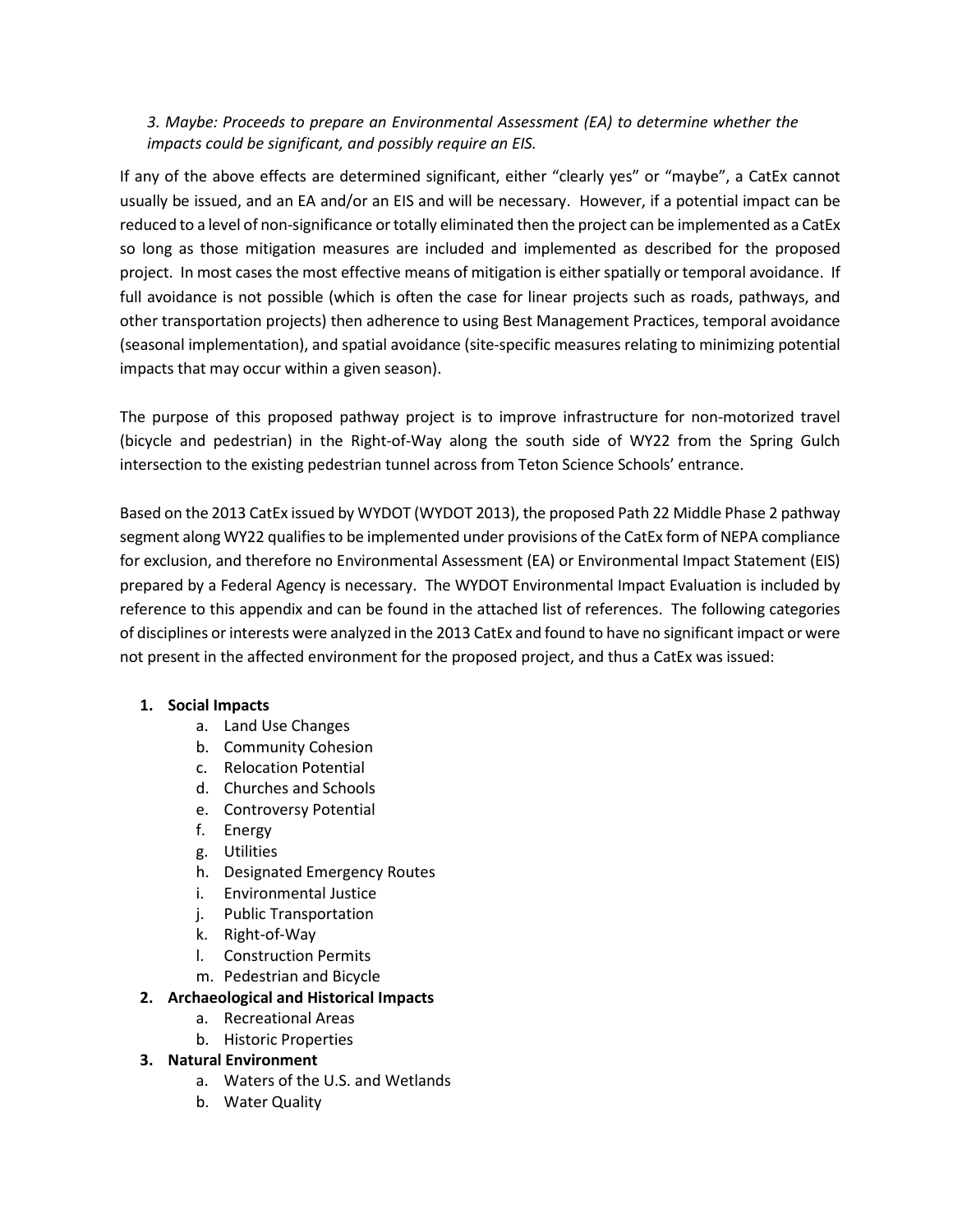- c. Wild and Scenic Rivers
- d. Floodplains
- e. Farmlands
- f. Wildlife and Habitat
- g. Threatened and Endangered Species
- h. Vegetation
- i. Ecosystem

## **4. Physical Impacts**

- a. Noise
- b. Air
- c. Hazardous Water Sites/Contamination
- d. Visual

## Pioneer agrees that:

1) The proposed Path 22 Middle Phase 2 pathway project along WY22 conforms and qualifies in regards to implementing the project under provisions of a CatEx as authorized by the Federal Highway Administration and the Wyoming Department of Transportation because there are no significant impacts or impacts that might require extraordinary mitigation.

2) The proposed project qualifies to be implemented under Section 404 of the Clean Water Act under the provisions and requirements of Nationwide Permit (NWP) #14 (linear transportation projects, http://www.saw.usace.army.mil/Portals/59/docs/regulatory/regdocs/NWP2012/NWP14\_3-23.pdf) based on a review of the Aquatic Resource Inventory (ARI) submitted by Alder Environmental, LLC and the letter of concurrence from the US Army Corps of Engineers regarding the ARI and potential flood plains or storm water impacts. Both the ARI and the concurrence letter from the USACE are included with this appendix by reference. A reference for these documents is provided with this appendix. In addition, Pioneer's own staff have visited the project site on several occasions and investigated the aquatic resources within the project area. Pioneer concludes that so long as the work is implemented using Best Management Practices – adherence to the mitigation measures identified in the project description including the storm water management plan – and following the provisions and terms of NWP #14, no significant or important impacts would occur to aquatic resources including wetlands.

3) There are no extraordinary circumstances such as archeological, historical, cultural concerns, or presence of Threatened or Endangered species based on a review of the appropriate files and records for the project area. This conclusion by Pioneer is based on the concurrence letter from the Wyoming State Historic Preservation Office (SHPO) and the U.S. Fish and Wildlife Service files.

Site-specific mitigation measures that are part of this project include:

Spatial Avoidance Measures:

- Moving the proposed pathway route farther away from the scrub-shrub wetland area across from the Spring Gulch intersection than originally proposed;
- Utilizing the existing culvert that crosses over Spring Creek for the proposed pathway instead of creating a new culvert or bridge, or placing fill into Spring Creek;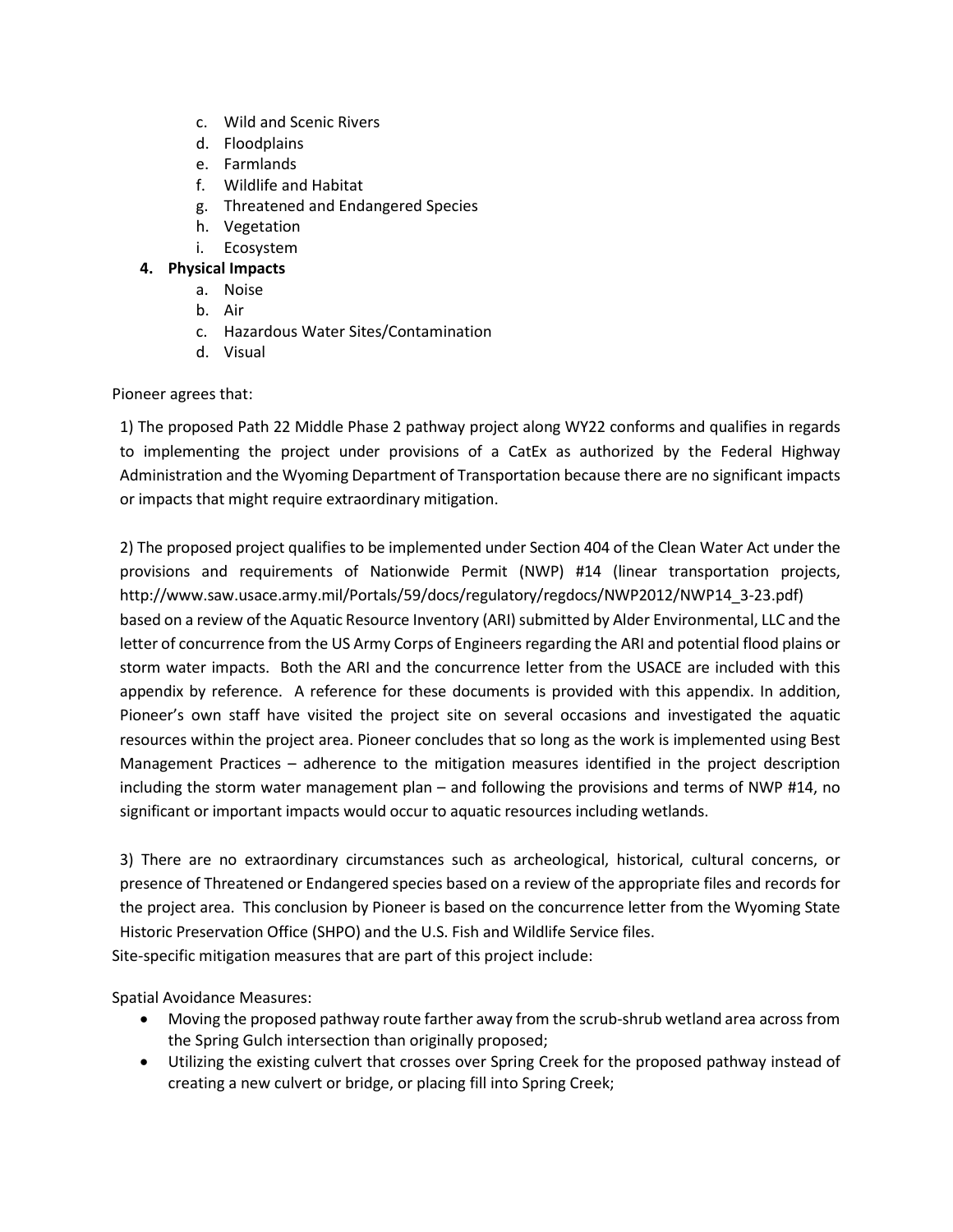- Segmenting the proposed retaining walls and safety railings to avoid long or contiguous walls that would have a greater impact on wetlands, vegetation, and wildlife habitat/movement/migration routes in this area; and
- Reducing the need for additional ground disturbance or the number of tunnels by placing the pathway on the south side of WY22 which shortens the overall pathway length.

Temporal Avoidance Measures:

- Constructing the proposed pathway during the summer months in order to avoid impact on the spring and fall migration routes of big game in the area;
- Doing actual construction during the seasons when natural runoff is low in order to reduce potential runoff and thereby avoid erosion/sedimentation in Spring Creek; and
- Having a qualified wildlife biologist survey the project site for migratory birds and their active nests listed under provisions of the Migratory Bird Treaty Act (1918, as amended) prior to construction implemented during April 1-August 15 in order to remain in compliance with that Act.

Minimization Measures:

- Building the pathway using an existing culvert that traverses over Spring Creek thereby avoiding additional culverts, bridges, or fill into Spring Creek;
- Staggering the retaining walls used to stabilize the pathway along portions with exceptionally steep slopes in order to avoid a continuous long wall thereby affording large mammals to easily cross the project by going around and between wall segments;
- Using 'block' wall construction rather than extensive gabion construction to enable construction of shorter segments;
- Installing sections of safety railings on retaining walls only where absolutely necessary and at the minimum height necessary for the safety of users; and
- Crossing Spring Creek and areas adjacent to wetlands at locations which minimizes fill in wetlands and eliminates any new impacts to Spring Creek by using existing infrastructure.

In summary, Pioneer concurs that the CatEx issued in 2013 by WYDOT which grants the proposed pathway project an exclusion from any further NEPA processes is thorough, complete, and correct. Pioneer also concurs that the categories of potential effects/impacts submitted by TCJHCP were analyzed thoroughly by WYDOT and that no extraordinary conditions apply such that the project can be implemented as a CatEx under provisions of the NEPA. This concurrence is contingent on the project being constructed and operated using the Best Management Practices and that the noted mitigation found in the project descriptions, the general requirements of the CatEx provided by the WYDOT, and the general and regional terms and conditions for NWP #14 as provided by the U.S. Army Corps of Engineers are implemented.

Appendix F was prepared by Roy Hugie, Anna DiSanto, and Heidi Bellorado of Pioneer Environmental Services, Inc., Jackson, WY.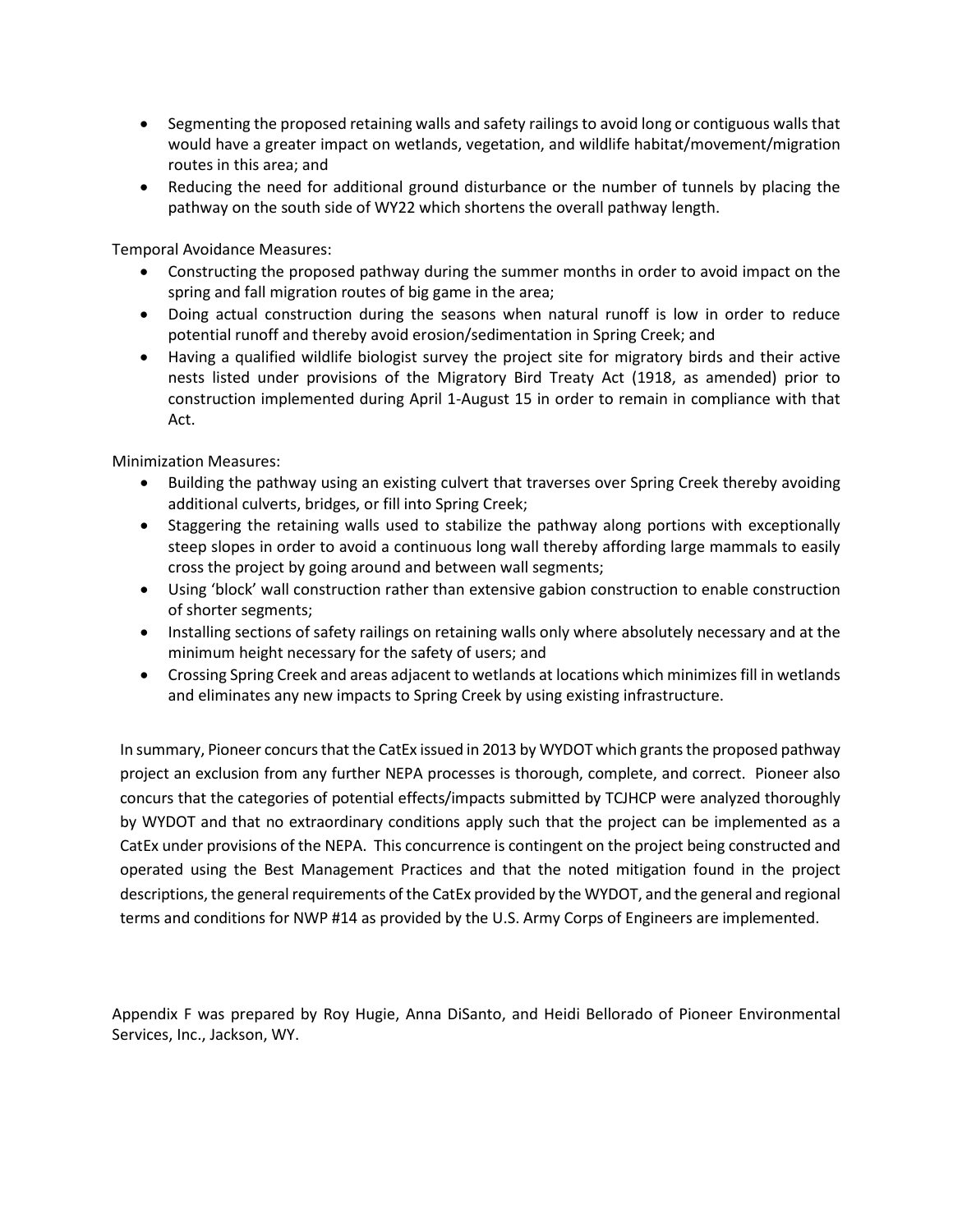# **References Included by Reference**

Alder Environmental, LLC. March 14, 2016. Aquatic Resources Inventory: Wetland Delineation and Surface Waters, WY State Highway 22 Right-of-Way, Teton County, WY.

U.S. Fish and Wildlife Service (USFS). February 23, 2012. Letter of Correspondence from Brian Schilling to Tyler Abbott. Re: WY22/US89 and Karns Meadow Pathway Projects.

U.S. Army Corps of Engineers. 2014. Letter of Concurrence for the Aquatic Resource Inventory Report (Alder 2016) from Cheyenne Office of the U.S. Army Corps of Engineers.

\_\_\_\_\_\_\_\_\_. March 5, 2013. Letter of Correspondence from Matthew Bilodeau to Brian Schilling. Re: Standard Spawning Recommendation.

Wyoming Department of Transportation. February 22, 2013. Categorical Exclusion for Project WY11001. US Army Corps of Engineers (USACE). Johnson, Thomas B. April 20, 2016.

Wyoming Game and Fish Department (WYGFD). March 21, 2012. Letter of Correspondence to Brian Schilling from John Emmerich. WER 12872. Jackson Hole Community Pathways Environmental Review WY22/US89 and Karns Meadow Pathway Project.

**Letter of Correspondence from Lara Gertsch to Brian Remlinger.** 

\_\_\_\_\_\_\_\_\_. March 23, 2012. Letter of Correspondence to Brian Schilling from John Emmerich. WER 12872. Jackson Hole Community Pathways Environmental Review WY22/US89 and Karns Meadow Pathway Project.

Wyoming State Parks and Cultural Resources. March 8, 2012. Letter of Correspondence to Brian Schilling from John P. Laughlin. Re: WY22/US9 and Karns Meadow Pathway Projects (SHPO File # 0312JP009).